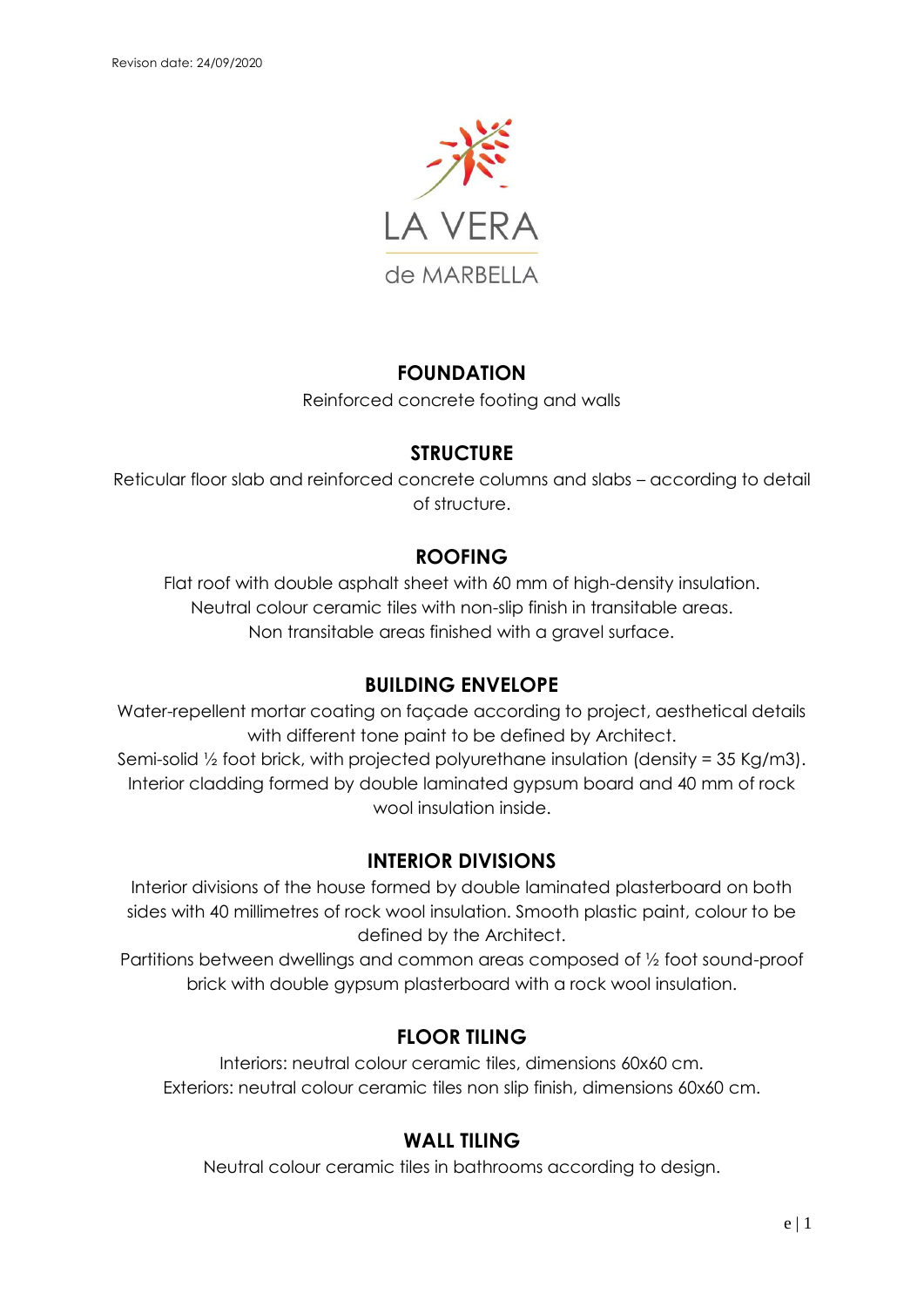## **KITCHEN**

Fully equipped. Includes appliances by Siemens or similar brand Silestone worksurface.

### **EXTERNAL ALUMINIUM CARPENTRY**

Cortizo COR-60 for Tilt & Turn windows and COR-VISION profiles or similar for sliding doors. Double glazing with UV and heat resistant glass. Electric shutters on all bedroom windows.

### **INTERIOR CARPENTRY**

Security door at the main entrance of the house. Interior doors of white lacquered wood with concealed hinge and stainless-steel fittings.

White lacquered wardrobes with basic interior distribution.

## **EXTERIORS**

Closing of plot with combination of walls and fence according to Architectural design.

Fully finished gardens with distribution of trees and plants according to landscape plan with automatic irrigation system.

## **OUTDOOR COMMUNAL SWIMMING POOL**

Main swimming pool of 15 x 9 Meters Children's pool of 5 x 4 metres Foundation and pool structures of reinforced concrete. Finished in vitrified mosaic to be defined by the Architect.

# **PRIVATE SWIMMING POOLS**

Size of pool dependent on unit type. Foundation and pool structures of reinforced concrete. Finished in vitrified mosaic to be defined by the Architect.

## **SANITATION INSTALLATION**

Interior piping with acoustic insulation Separate installations for rainwater and wastewater.

# **ELECTRICAL INSTALLATION**

Siemens mechanisms or similar. Preinstallation for lighting in false ceilings - lights NOT included